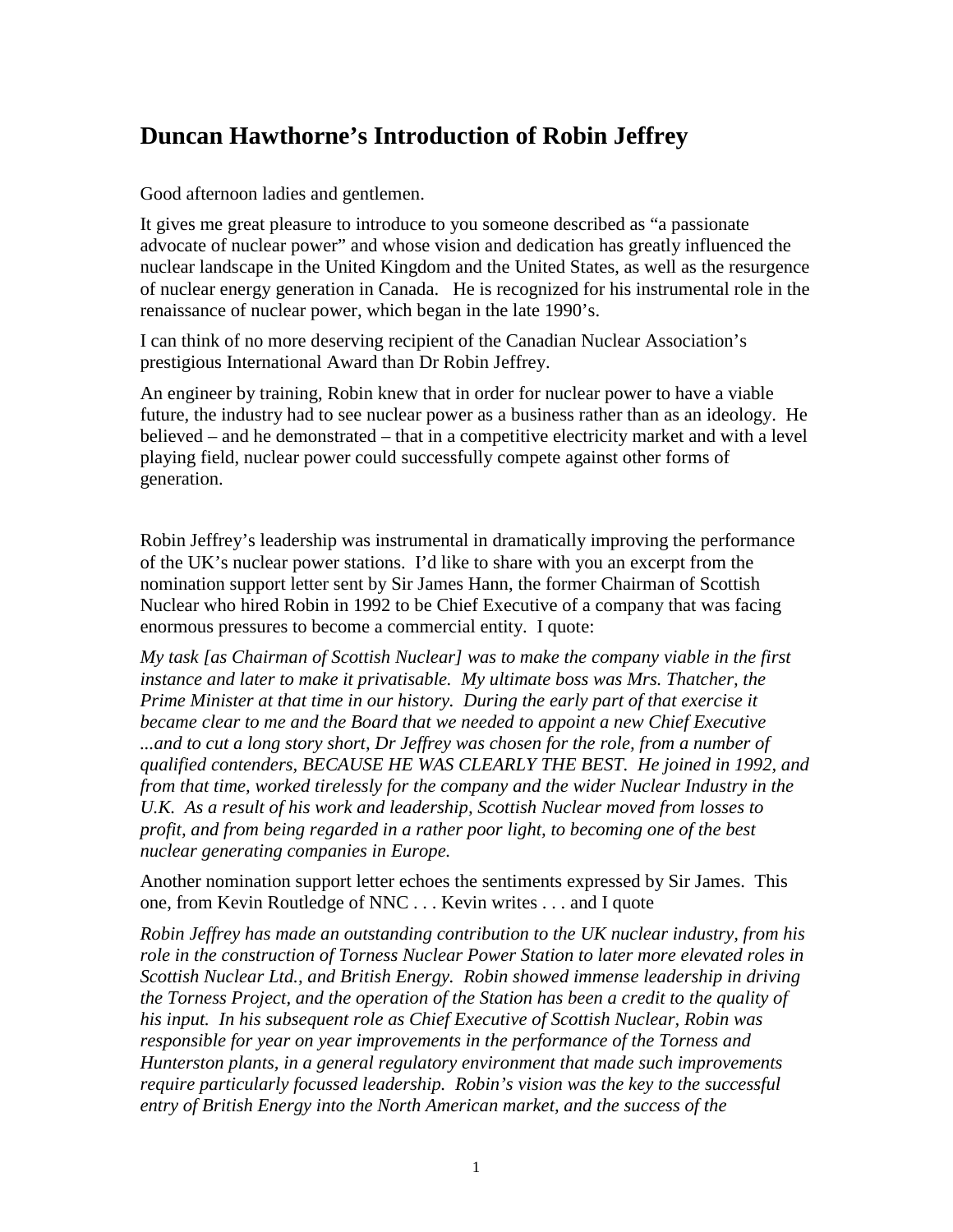*transaction to lease the Bruce Power plants from Ontario Power Generation was again due to his tireless commitment, his focus and business acumen.* 

## End quote

Robin Jeffrey's vision was responsible for the first private-sector sale of a nuclear power station . . . Three Mile Island. This transaction was recognized by the prestigious Financial Times Global Energy Award for Boldest Successful Investment Decision of 1999. The creation of AmerGen – a joint venture to acquire US nuclear power plants spurred a transformation in the nuclear landscape in that country. On September  $13<sup>th</sup>$ 1999, the Wall Street Journal coined the term "nuclear renaissance" in an article about the Three Mile Island transaction. It read:

 *"Nuclear energy, once given up for dead, is making a comeback. Not long ago, nuclear energy looked headed for extinction. Those days are over . . . with production costs dropping and regulations for fossil fuel burning plants rising there's a renaissance taking place in nuclear power that would have been unthinkable five years ago."* 

Robin Jeffrey's determination created the opportunity that spawned Bruce Power and has led to a revitalization of nuclear power in Canada. The Bruce Power transaction received a Gold Award from the Canadian Council for Public Private Partnerships for "Excellence and Innovation in Infrastructure" and received the Financial Times Global Energy Award for "Successful Investment Decision of the Year" of 2001.

Robin Jeffrey had great confidence in the robustness of the Candu technology and believed that his simple philosophy of "Achieving through People" could transform the safety and operational performance of the Bruce units and demonstrate that safety and commercial success go hand in hand. He was right.

Bob Van Adel, president of AECL, also supported the nomination of Robin Jeffrey for this Award. In this letter Bob remarked . . . and I quote:

*I would like to endorse the nomination of Dr. Robin Jeffrey for this award. My reasons are simple and based on the total respect and admiration for an individual who has helped shape the future of nuclear power in this country and internationally.* 

*As the President and CEO of AECL, I know that success in the nuclear energy sector is based on a clear vision of the promises nuclear energy holds, and the courage and conviction to deliver on that promise. Dr. Robin Jeffrey had the vision and the courage to privatize the nuclear electricity sector in the UK at a time when people said it couldn't be done. After privatizing British Energy, Robin Jeffrey took his vision to North America, where he was the first to negotiate the sale of a nuclear power plant to the private sector. That was Three Mile Island. Here in Canada, Robin Jeffrey spearheaded the formation of Bruce Power, and the divestiture of the Bruce nuclear plant by OPG through a long-term lease to Bruce Power. Turning his attention back to the UK, he has also been the architect of the "replace nuclear with nuclear" strategy, which led the UK government to keep the option for nuclear open in its recent White Paper on energy policy.* 

*For these reasons, I am pleased to endorse wholeheartedly the nomination of Dr. Robin Jeffrey for the CNA's International award. In doing so, I know that I represent the views of many others in AECL and the broader Canadian nuclear industry.*